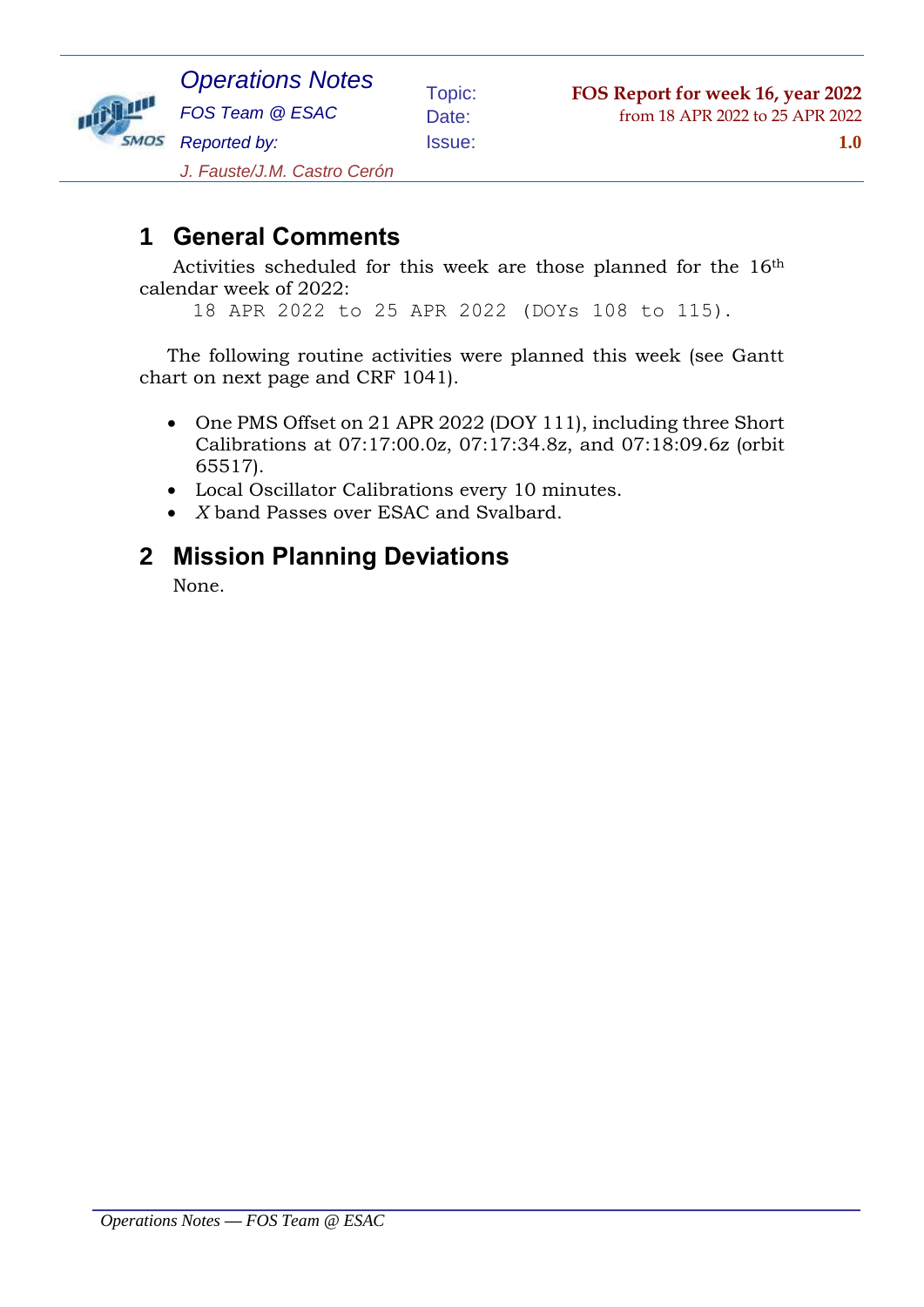Schedule Hame: 2022\_w16\_cr ### bisplay start: 18-04-2022 00:00:00.000 ### bisplay end: 25-04-2022 00:00:00.000

| Date                                              | 18/4/2022 | 19/4/2022 | 20/4/2022 | 21/4/2022 | 22/4/2022 | 23/4/2022 | 24/4/2022                                                                  |
|---------------------------------------------------|-----------|-----------|-----------|-----------|-----------|-----------|----------------------------------------------------------------------------|
| <b>SMOS Sequences</b>                             |           |           |           |           |           |           | z                                                                          |
| Diaable Oydle Fundt<br>lon_SEQ                    |           |           |           | ٠         |           |           |                                                                            |
| Enable_Cyclic_Funct                               |           |           |           | ۰         |           |           |                                                                            |
| <b>Int_LO_Phase_Cal_N:</b><br>Poles_TULL_NotLXT_  |           |           |           |           |           |           |                                                                            |
| PMS_Dffset_Calibrat                               |           |           |           |           |           |           |                                                                            |
| SBand Valbility SEQ<br>XB_Cmd_Downlink_5<br>b_SEQ |           |           |           |           |           |           | ս' Baar'amid dhar 'aird 'Berr'aird dedr' aird abdr 'aird dhar duab dedr al |
| XB_Cmd_Downlink_V<br>ps_SEQ                       | П         | Ш         | ш         | 11        | Ш<br>ш    | П         | п                                                                          |
|                                                   |           |           |           |           |           |           |                                                                            |
|                                                   | $F - 1$   |           |           |           |           |           | ΝЖ<br>11.12                                                                |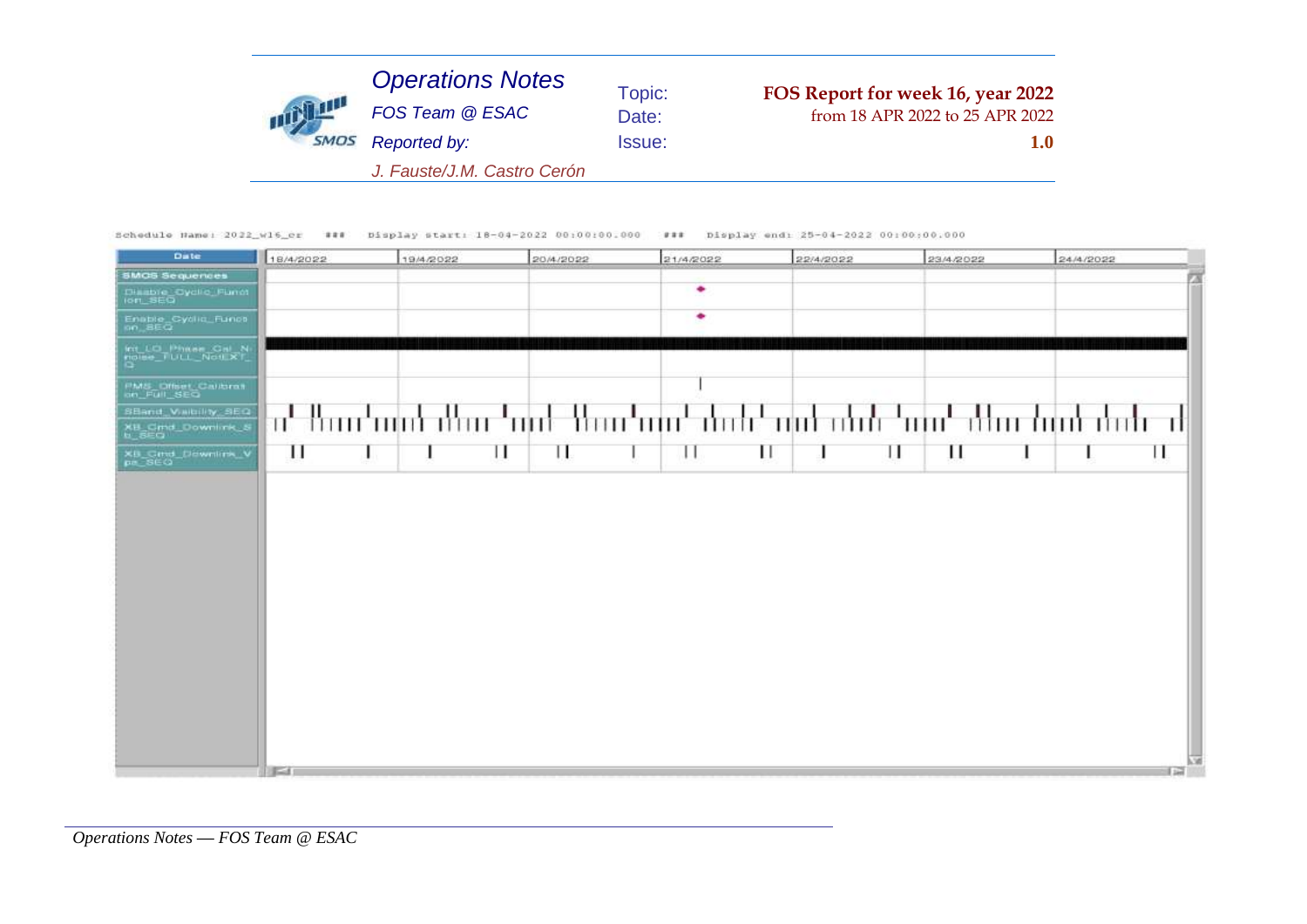

*Operations Notes FOS Team @ ESAC Reported by:*

Issue: **1.0**

*J. Fauste/J.M. Castro Cerón*

## **3 TC Failures**

None.

#### **4 On Board Anomalies**

 MIRAS instrument MM, partition P11, latched up 2022-04- 22T23:00:14,387z (DOY 112). The following parameters went out of limits in the PLPC system:

| 2022.112.23:00:14,387z | <i>DMASME01</i> | LU Switch P11   |
|------------------------|-----------------|-----------------|
| 2022.112.23:00:14,387z | <i>DMASME37</i> | SDD LU Detected |

This anomaly was geolocated over the Pacific Ocean, just off the coast of southern Perú:

> *Latitude = -16.13° Longitude = 282.83°*

There were no science data losses associated with this anomaly because it affected partition P11 (i.e., a spare partition), while the Read and Write pointers were both in partition P8. Recovery took place Monday 25 APR 2022, at 15:00:00z (CRF 1043). At the time of the anomaly the position of the MM pointers were as follows:

> *READ = 3814481 (partition P8) WRITE = 3900342 (partition P8)*

## **5 On Board Events Telemetry**

The following RAM Single Bit errors befell this week:

| <b>Event Description Packet ID Severity</b> |     |      | <b>Event Time</b>   | <b>Parameters</b> |
|---------------------------------------------|-----|------|---------------------|-------------------|
| RAM single Bit Error                        | 730 | WARN | 2022-04-19T20:56:20 | 22622D0           |

## **6 FOS Systems Status**

 On the 20 of April and performed in a sequential manner during the following days, a new mechanism to inject HK TM into the MUST system was installed on the FOS systems. This new mechanism gets rid of the old GDDS system installed on PLPCEXT machine and it only implies interactions between SMTA and PLPC/PXMF machines.

With this new system, the DDS request file is directly issued by SMTA machine and located in a specific local directory machine that the PLPC/PXMF polling system is periodically checking. Once PLPC/PXMF system detects the new request, PLPC DDS system performs the data retrieval and transfer it directly to SMTA for their direct ingestion. User request files and scripts remain unchanged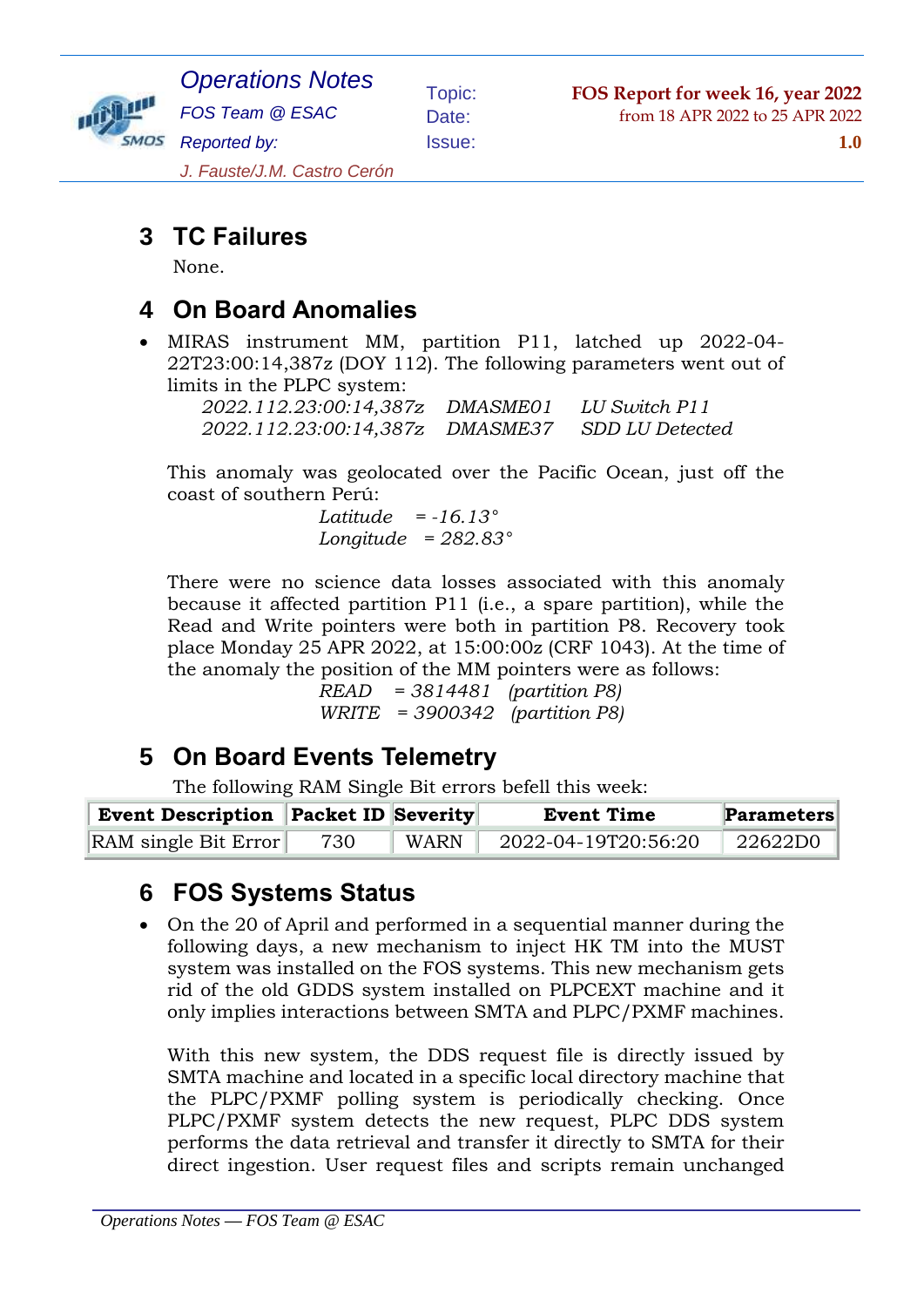

*J. Fauste/J.M. Castro Cerón*

since the whole new process is transparent to them. This new installation implied changes on PLPC/PLPCBKP, PXMF/PXMFBKP SMTA and PPCEXT machines.

## **7 Data Reception from CNES**

All *S* band passes were correctly received from CNES and successfully processed by the FOS PLPC system.

# **8** *X* **Band Data Reception in PXMF**

None, all *S* band passes successfully received and processed.

#### **9 Exceptional Activities**

None.

## **10 AOB**

None.